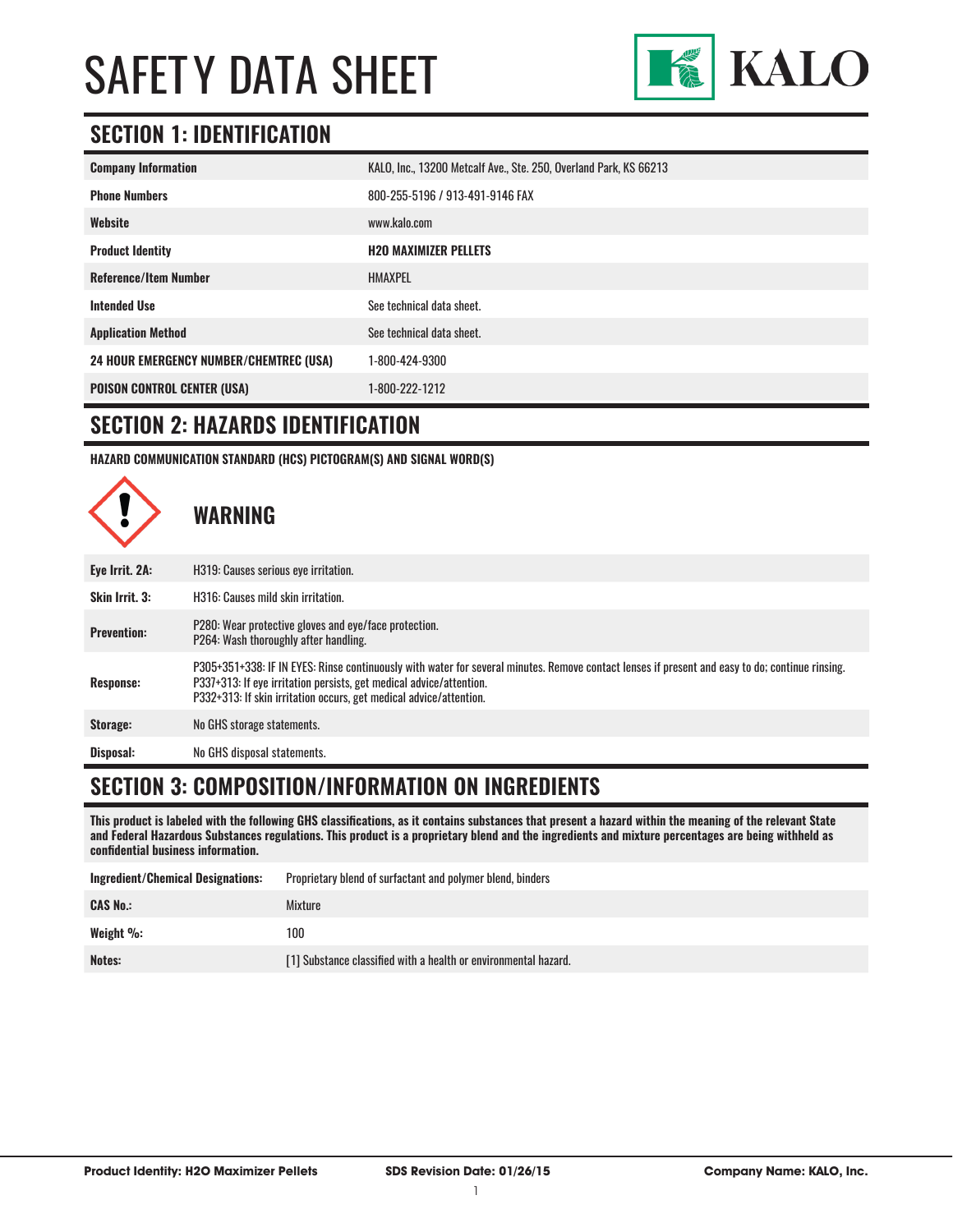

#### **SECTION 4: FIRST AID MEASURES**

#### **[DESCRIPTIONS]**

| General:           | In all cases of doubt, or when symptoms persist, seek medical attention. Never give anything by mouth to an unconscious person.                                                                                                         |
|--------------------|-----------------------------------------------------------------------------------------------------------------------------------------------------------------------------------------------------------------------------------------|
| <b>Inhalation:</b> | Remove to fresh air. Keep patient warm and at rest. If breathing is irregular or stopped, give artificial respiration. If unconscious, place in the recovery<br>position and obtain immediate medical attention. Give nothing by mouth. |
| Eyes:              | Irrigate copiously with clean fresh water for at least 10 minutes, holding the eyelids apart and seek medical attention.                                                                                                                |
| Skin:              | Remove contaminated clothing. Wash skin thoroughly with soap and water or use a recognized skin cleanser. Do NOT use solvents or thinners.                                                                                              |
| Ingestion:         | If accidentally swallowed, obtain immediate medical attention. Keep at rest, Do NOT induce vomiting.                                                                                                                                    |
|                    | [MOST IMPORTANT SYMPTOMS AND EFFECTS, BOTH ACUTE AND DELAYED]                                                                                                                                                                           |
| Overview:          | No adverse symptoms or effects anticipated under normal handling conditions. See Section 2 for further details.                                                                                                                         |
| Eyes:              | Causes serious eye irritation.                                                                                                                                                                                                          |
| Skin:              | Causes mild skin irritation. Not a skin sensitizer.                                                                                                                                                                                     |
| Ingestion:         | May cause nausea and vomiting.                                                                                                                                                                                                          |

#### **SECTION 5: FIREFIGHTING MEASURES**

| <b>Extinguishing Media:</b>     | Foam, dry chemical, carbon dioxide, water spray or fog.                                                                                                                                                                                                                                                                                                                                                                                                                                                   |
|---------------------------------|-----------------------------------------------------------------------------------------------------------------------------------------------------------------------------------------------------------------------------------------------------------------------------------------------------------------------------------------------------------------------------------------------------------------------------------------------------------------------------------------------------------|
| <b>Special Hazards:</b>         | Toxic fumes may be emitted in a fire situation. Combustion may yield smoke, carbon monoxide, and other products of incomplete<br>combustion. Oxides of sulfur, nitrogen or phosphorus may also be formed. Never use welding or cutting torches on or near container, even if<br>empty.                                                                                                                                                                                                                    |
| <b>Advice For Firefighters:</b> | No specific explosion hazards are identified or expected. Always fight fire with the implication that other volatile substances may be present.<br>Evacuate area. Prevent contamination from run-off of adjacent areas, streams, drinking water and sewers. Do not flush down sewers or other<br>drainage systems. Exposed firefighters must wear standard protective equipment and in enclosed areas self-contained breathing apparatus.<br>Use water-spray to cool fire-exposed surfaces and personnel. |

# **SECTION 6: ACCIDENTAL RELEASE MEASURES**

| <b>Precautions/Procedures:</b>                                         | Keep all sources of ignition away from spill/release. In case of a major spill or spillage in a confined space evacuate the area and<br>check vapor levels.                                                                                                                                                                                                                                                                                                                                                                                                                                                                                                               |
|------------------------------------------------------------------------|---------------------------------------------------------------------------------------------------------------------------------------------------------------------------------------------------------------------------------------------------------------------------------------------------------------------------------------------------------------------------------------------------------------------------------------------------------------------------------------------------------------------------------------------------------------------------------------------------------------------------------------------------------------------------|
| <b>Environmental Precautions:</b>                                      | Do not allow spills to enter drains or water courses.                                                                                                                                                                                                                                                                                                                                                                                                                                                                                                                                                                                                                     |
| <b>Methods and Material For</b><br><b>Containment and Cleaning Up:</b> | Ventilate the area and avoid breathing vapors. Take the personal protective measures listed in Section 8. Contain and absorb spillage<br>with non-combustible materials (e.g. sand/earth/vermiculite). Place in closed containers outside buildings and dispose of according<br>to the Waste Regulations (see Section 13). Clean, preferably with a detergent. Do not use solvents. Do not allow spills to enter drains<br>or water courses. If drains, sewers, streams or lakes are contaminated, inform the local water company immediately. In the case of<br>contamination of rivers, streams, or lakes, the Environmental Protection Agency should also be informed. |

# **SECTION 7: HANDLING AND STORAGE**

| <b>Precautions For Safe Handling:</b> | Do not get in eyes, on skin, or on clothing. Do not breathe vapors or mists. Keep container closed. Use only with adequate<br>ventilation. Use good personal hygiene practices. Wash hands before eating, drinking, smoking. Remove contaminated clothing<br>and wash before reuse. Destroy contaminated belts and shoes and other items that cannot be decontaminated. Have evewash<br>accessible to use in handling area. See Section 2 for further details. |
|---------------------------------------|----------------------------------------------------------------------------------------------------------------------------------------------------------------------------------------------------------------------------------------------------------------------------------------------------------------------------------------------------------------------------------------------------------------------------------------------------------------|
| <b>Conditions For Safe Storage:</b>   | Store in tightly closed containers in dry, well-ventilated area, away from excessive heat and incompatibles.<br>See Section 2 for further details.                                                                                                                                                                                                                                                                                                             |
| <b>Incompatible Materials:</b>        | Strong bases, acids and oxidizers.                                                                                                                                                                                                                                                                                                                                                                                                                             |
| <b>Specific End Use(s):</b>           | See technical data sheet.                                                                                                                                                                                                                                                                                                                                                                                                                                      |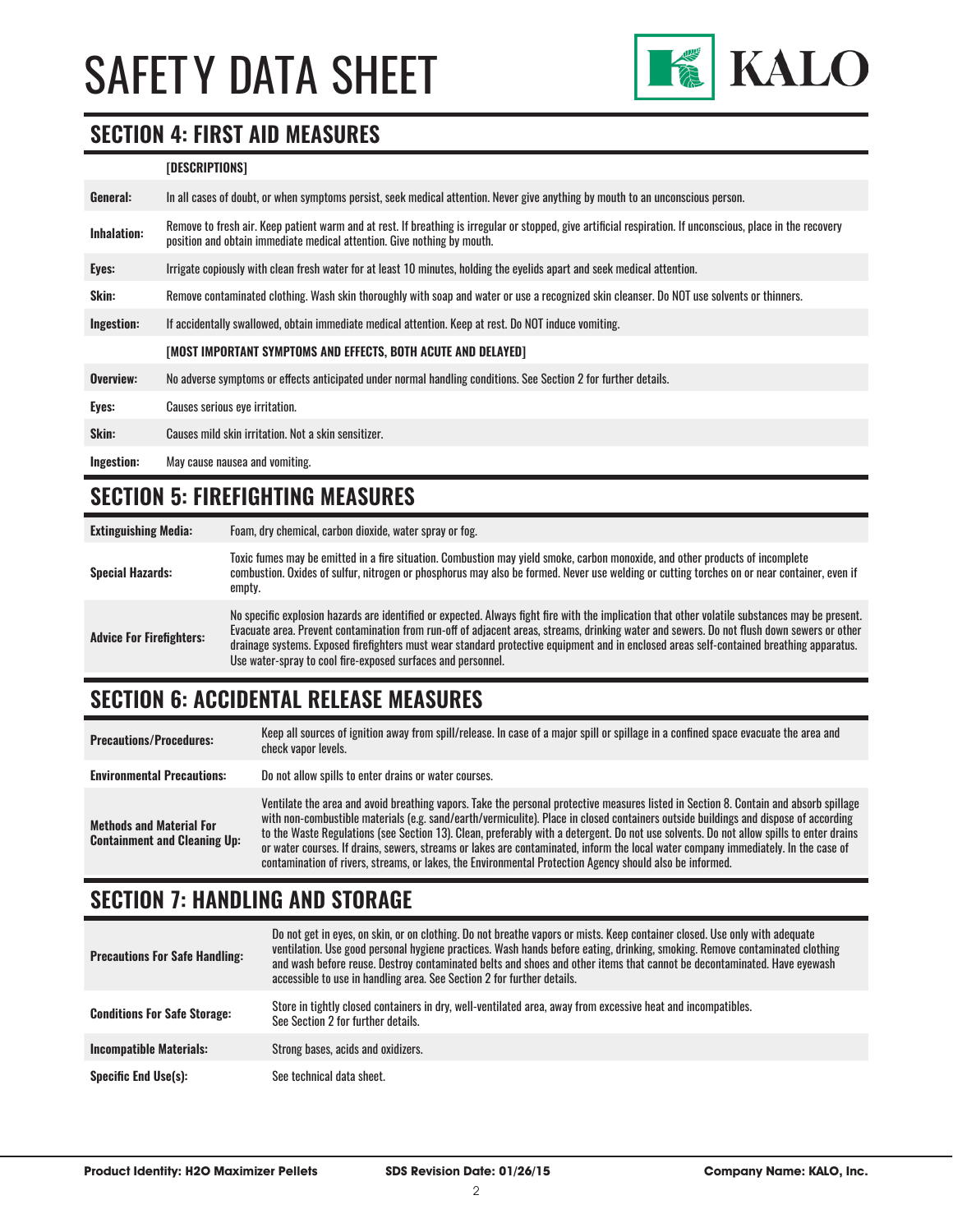

#### **SECTION 8: EXPOSURE CONTROLS/PERSONAL PROTECTION**

| <b>Exposure Data:</b>        | This product contains no ingredients (at greater than 0.1%) with established limits for exposure under OSHA, ACGIH and/or NIOSH.                                                                                                                                                                                                       |
|------------------------------|----------------------------------------------------------------------------------------------------------------------------------------------------------------------------------------------------------------------------------------------------------------------------------------------------------------------------------------|
| <b>Carcinogen Data:</b>      | This product contains no ingredients (at greater than 0.1%) that are suspected of being or known to be a carcinogen under OSHA, NTP or IARC.                                                                                                                                                                                           |
|                              | [PERSONAL PROTECTIVE EQUIPMENT]                                                                                                                                                                                                                                                                                                        |
| <b>Respiratory:</b>          | If workers are exposed to concentrations above the exposure limit, they must use the appropriate certified respirators.                                                                                                                                                                                                                |
| Eyes:                        | Wear safety eyewear (e.g. safety spectacles/goggles/visors) to protect against the splash of liquids.                                                                                                                                                                                                                                  |
| Skin:                        | Overalls, which cover the body, arms, and legs, should be worn. Skin should not be exposed. All parts of the body should be washed after<br>contact.                                                                                                                                                                                   |
| <b>Engineering Controls:</b> | Provide adequate ventilation. Where reasonably practicable, this should be achieved by the use of local exhaust ventilation and good general<br>extraction. If these are not sufficient to maintain concentrations of particulates, and any vapor below occupational exposure limits, suitable<br>respiratory protection must be worn. |
| <b>Other Work Practices:</b> | See technical data sheet.                                                                                                                                                                                                                                                                                                              |

# **SECTION 9: PHYSICAL AND CHEMICAL PROPERTIES**

| Appearance:                                       | Pellet                         |
|---------------------------------------------------|--------------------------------|
| Odor:                                             | <b>Not Measured</b>            |
| <b>Odor Threshold:</b>                            | <b>Not Measured</b>            |
| pH:                                               | Not Measured                   |
| <b>Specific Gravity:</b>                          | <b>Not Measured</b>            |
| <b>Flashpoint:</b>                                | <b>Not Measured</b>            |
| <b>Solubility in Water:</b>                       | <b>Not Measured</b>            |
| Viscosity (cSt):                                  | <b>Not Measured</b>            |
| $VOC\%$ :                                         | <b>Not Measured</b>            |
| <b>Vapor Pressure (Pa):</b>                       | <b>Not Measured</b>            |
| <b>Vapor Density:</b>                             | <b>Not Measured</b>            |
| <b>Melting/Freezing Points:</b>                   | <b>Not Measured</b>            |
| Initial Boiling Point/Range (°F/°C):              | No Established Limit           |
| <b>Flammability (Solid, Gas):</b>                 | Not Applicable                 |
| <b>Upper Flammability/Explosive Limits:</b>       | <b>Not Measured</b>            |
| Lower Flammability/Explosive Limits:              | <b>Not Measured</b>            |
| <b>Decomposition Temperature:</b>                 | <b>Not Measured</b>            |
| <b>Auto-Ignition Temperature:</b>                 | <b>Not Measured</b>            |
| Partition Co-Efficient n-octanol/water (Log Kow): | <b>Not Measured</b>            |
| <b>Evaporation Rate (Ether=1):</b>                | <b>Not Measured</b>            |
| Other:                                            | No other relevant information. |

# **SECTION 10: STABILITY AND REACTIVITY**

| <b>Reactivity:</b>                       | Not chemically reactive.                                                                                |
|------------------------------------------|---------------------------------------------------------------------------------------------------------|
| <b>Chemical Stability:</b>               | Stable under normal ambient and anticipated conditions of use.                                          |
| <b>Hazardous Reactions:</b>              | Hazardous reactions not anticipated.                                                                    |
| <b>Conditions To Avoid:</b>              | Extended exposure to high temperatures can cause decomposition. Avoid all possible sources of ignition. |
| <b>Incompatible Materials:</b>           | Strong bases, acids and oxidizers.                                                                      |
| <b>Hazardous Decomposition Products:</b> | Not anticipated under normal conditions of use.                                                         |

**Product Identity: H2O Maximizer Pellets SDS Revision Date: 01/26/15 Company Name: KALO, Inc.**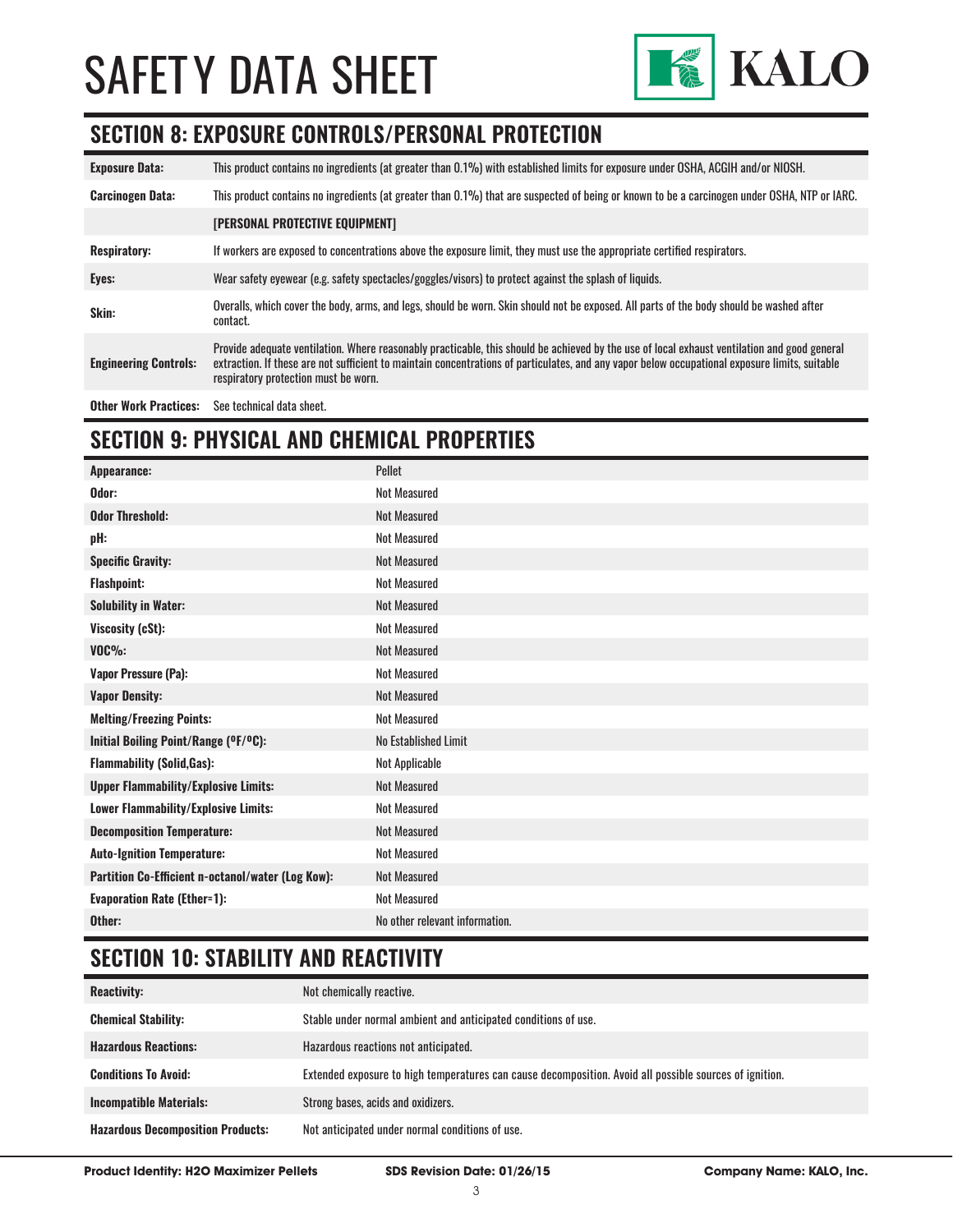

#### **SECTION 11: TOXICOLOGICAL INFORMATION**

|                                                                   | [ACUTE TOXICITY ESTIMATE]                                  |                          |
|-------------------------------------------------------------------|------------------------------------------------------------|--------------------------|
| Ingredients:                                                      | Proprietary Blend of Surfactant and Polymer Blend, Binders |                          |
| Oral LD50mg/kg:                                                   | No Data Available                                          |                          |
| Skin LD50mg/kg:                                                   | No Data Available                                          |                          |
| Inhalation Vapor LC50mg/L/4hr:                                    | No Data Available                                          |                          |
| Inhalation Dust/Mist LC50mg/L/4hr:                                | No Data Available                                          |                          |
| <b>ITEM</b>                                                       | <b>HAZARD</b>                                              | <b>CATEGORY</b>          |
| <b>Acute Toxicity (mouth):</b>                                    | Not Applicable                                             | $\overline{\phantom{a}}$ |
| <b>Acute Toxicity (skin):</b>                                     | Not Applicable                                             | $\qquad \qquad -$        |
| <b>Acute Toxicity (inhalation):</b>                               | <b>Not Applicable</b>                                      | $\overline{\phantom{a}}$ |
| <b>Skin Corrosion/Irritation:</b>                                 | <b>Causes mild skin irritation.</b>                        | 3                        |
| <b>Eye Damage/Irritation:</b>                                     | <b>Causes serious eye irritation.</b>                      | 2A                       |
| <b>Sensitization (respiratory):</b>                               | Not Applicable                                             | $\overline{\phantom{a}}$ |
| <b>Sensitization (skin):</b>                                      | Not Applicable                                             | $\overline{\phantom{a}}$ |
| <b>Germ Toxicity:</b>                                             | Not Applicable                                             | $\qquad \qquad -$        |
| <b>Carcinogenicity:</b>                                           | <b>Not Applicable</b>                                      | $\overline{\phantom{a}}$ |
| <b>Reproductive Toxicity:</b>                                     | Not Applicable                                             | $-$                      |
| <b>Specific Target Organ Systemic Toxicity-Single Exposure:</b>   | Not Applicable                                             | $- -$                    |
| <b>Specific Target Organ Systemic Toxicity-Repeated Exposure:</b> | <b>Not Applicable</b>                                      |                          |
| <b>Aspiration Hazard:</b>                                         | Not Applicable                                             | $\overline{\phantom{a}}$ |

### **SECTION 12: ECOLOGICAL INFORMATION**

**Ecotoxicity:** This product is inherently biodegradable and is not readily transformed by photolysis. Not expected to be toxic to aquatic organisms. **Persistence and Degradability:** There is no data available on the preparation itself. **Bioaccumulative Potential:** Not measured. **Mobility In Soil:** No data available. **Results of PBT and vPvB Assess:** This product contains no PBT/vPvB chemicals. **Other Adverse Effects:** No data available.

# **SECTION 13: DISPOSAL CONSIDERATIONS**

**Waste Treatment Methods:**

Do not allow into drains or water courses. Wastes and emptied containers should be disposed of in accordance with regulations made under the Control of Pollution Act and the Environmental Protection Act. Using information provided in this data sheet advice should be obtained from the Waste Regulation Authority, whether the special waste regulations apply. Dispose of contents in accordance with local and national regulations.